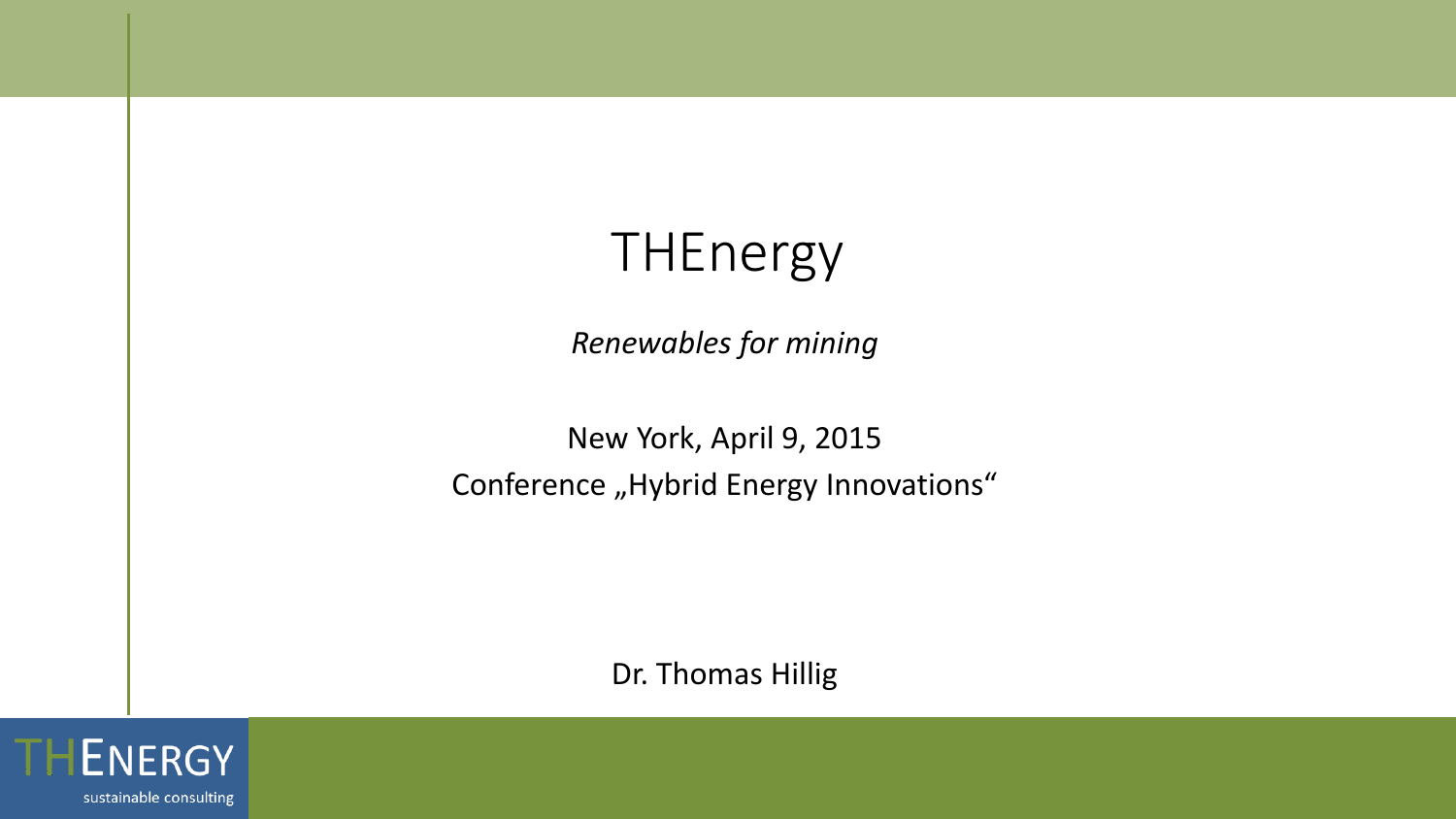# **The concept**

#### **Renewables**

- Module price \$/Wp
- System price \$/kW
- System size MW
- CO2 avoided
- Feed-in tariff
- Tax credits
- ROCs
- Permitting process
- Changes of subsidies
- Irradiation
- Wind speed
- Anti-dumping
- Efficiencies
- Performance coefficient
- Lifetime of 20-30 years
- Warranties
- Long-term PPAs

### THENERGY **PLATFORM RENEWABLES & MINING**

### Introduction

### Plant Database

### Reports

- The influence of renewable energy on the market value of mining companies
- Solar-diesel-hybrid power plants at mines: Opportunities for external investors
- Renewable Energy as a Leverage for Mining Companies in Negotiations with Utilities and Diesel Suppliers

#### **Mining**

- Renewable energy too expensive
- 
- Security of
- electricity supply
- Pay-back period of
- 3-5 years
- Electricity around 25% of operating
- costs
- Energy often not
- considered as core
- competence
- Low commodity prices
- Mine operations
- stopped if
- commodity prices
- too low
- Cost control
- Why pay electricity beforehand?
- Short-term PPAs / leasing













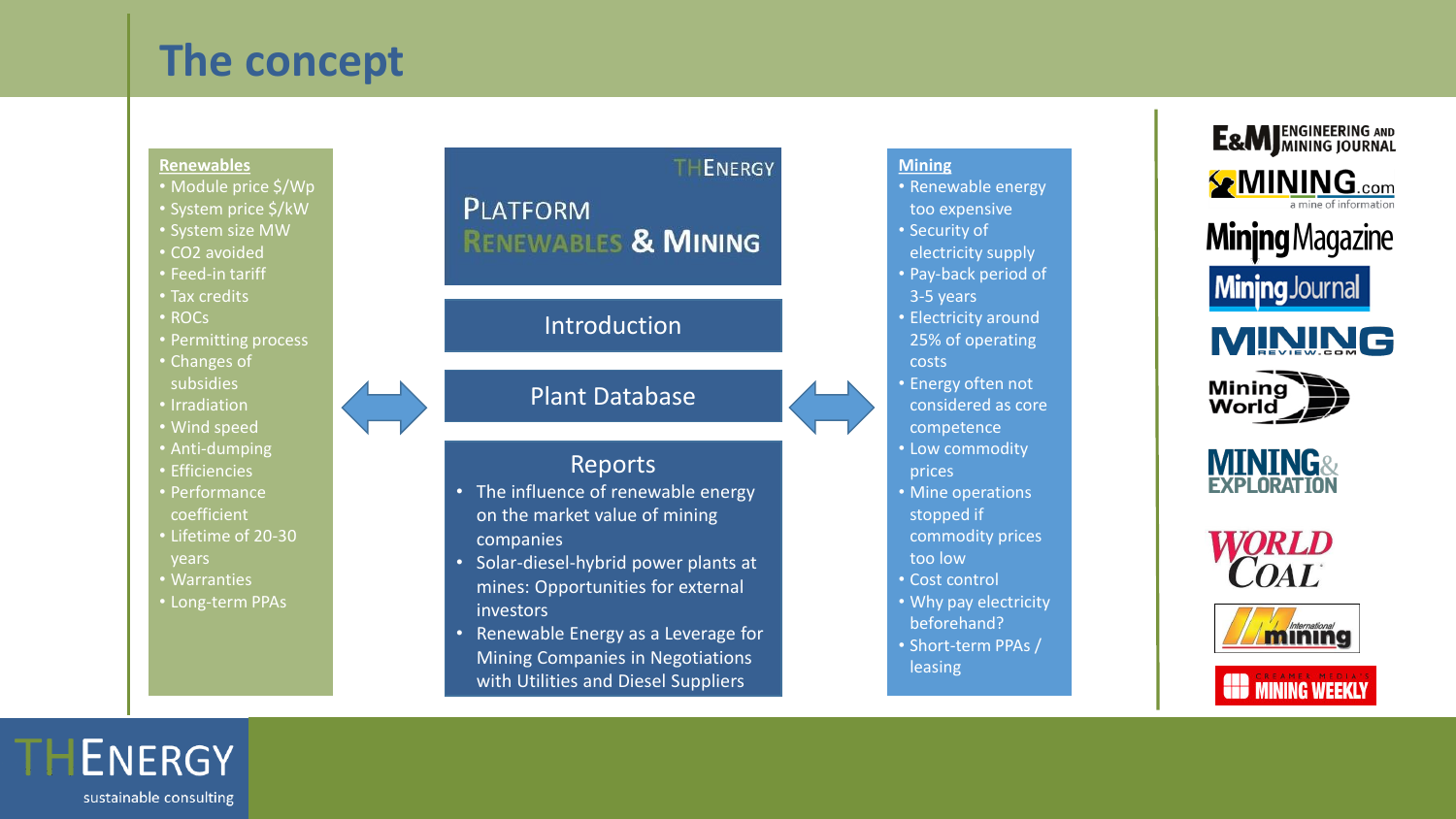# **Status-quo of wind / solar-diesel hybrid in mining**

| <b>Country</b> | <b>Location</b>                  | <b>Year</b> | <b>Type</b>             | Size [MW] | <b>Mining company</b>         |
|----------------|----------------------------------|-------------|-------------------------|-----------|-------------------------------|
| Argentina      | Veladero                         | 2008        | Wind-diesel-<br>hybrid  | 2.0       | <b>Barrick Gold</b>           |
| Chile          | El Toqui                         | 2011        | Wind-hydro-<br>diesel   | 1.5       | <b>Nyrstar</b>                |
| South Africa   | North Western<br><b>Bushveld</b> | 2012        | Solar-diesel-<br>hybrid | 1.0       | Cronimet                      |
| Canada         | Lac de Gras                      | 2012        | Wind-diesel-<br>hybrid  | 9.2       | Diavik Diamond (Rio<br>Tinto) |
| Canada         | Katinnig                         | 2014        | Wind-diesel-<br>hybrid  | 3.0       | Glencore                      |
| <b>TOTAL</b>   |                                  |             |                         | 16.7      |                               |

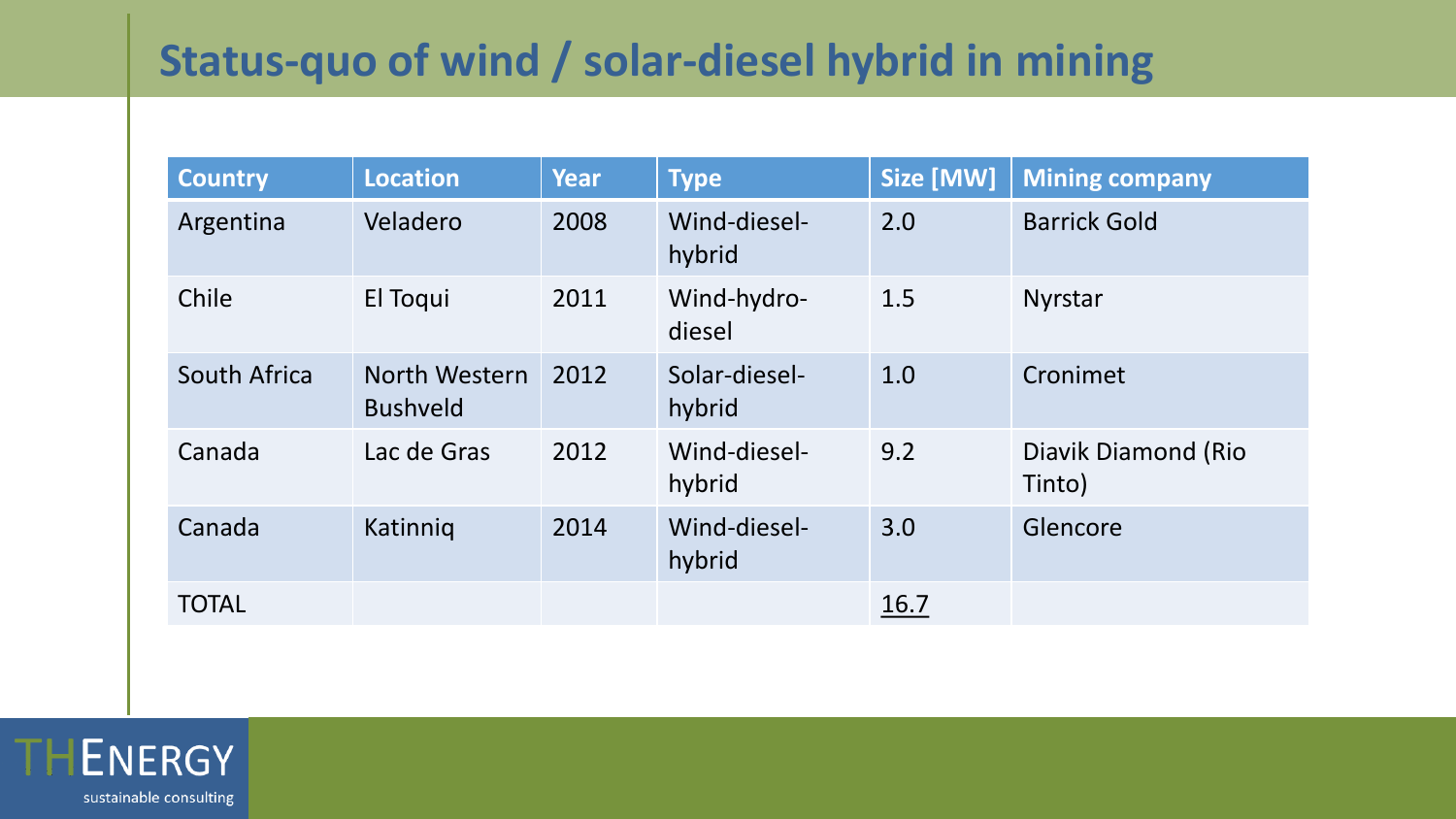## **Barriers**



#### **Cultural**

- Wind / solar companies considered as environmental activists & not reliable partners
- Short vs. long term thinking

### Financial

- High investment costs
- Rather small size of installations for institutional investors
- Higher risk for hybrid in remote installations
- Risk due to consequences of production downtimes
- Many mining companies need capital for investing into core processes
- **Country risks**

### **Technical**

- Mismatch of lifetime of mine and renewable energy plant
- Fear of over-engineering
- Missing track-record of storage and hybrid controllers
- Often an unreliable grid is main problem standalone gensets are solution **Other**
- Low oil price
- Difficult sales process incl. due diligence of mining operations for PPA
- Existing contracts for gensets / diesel